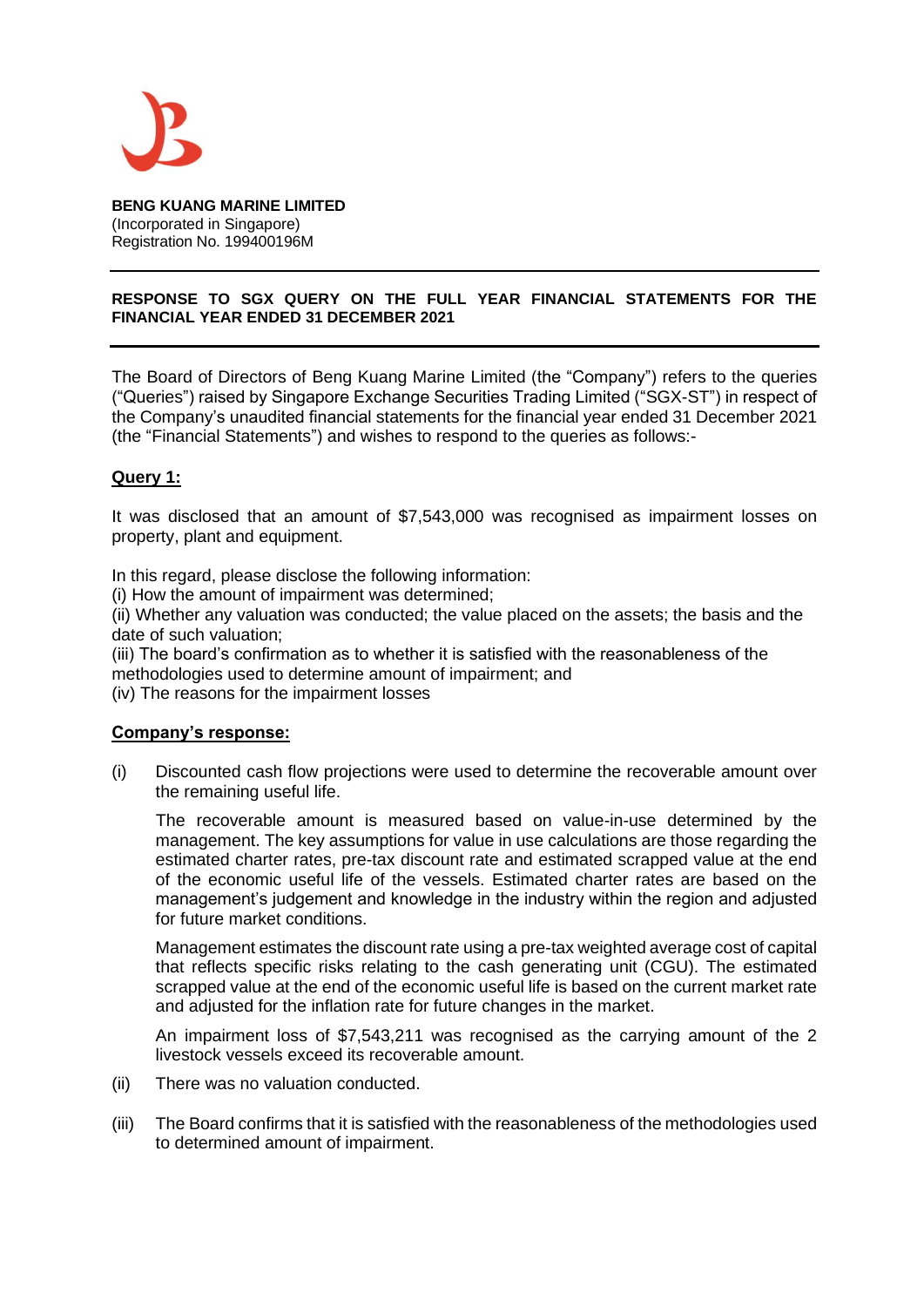- (iv) The further impairment charge of S\$7.54 million on the two livestock carrier vessels to their value-in-use after taking into consideration their adverse performance as a result of the following events:-
	- (a) in October 2020, MV Barkly Pearl suffered an accident which led to the vessel being off charter since the incident. This is largely due to COVID-19 global travel restrictions and safe distancing measures which hindered the progress of the inspection work carried out by the insurance appointed surveyors and other administrative delays. The Management also decided to put on hold any repairs pending the outcome of the insurance claim: and
	- (b) in October 2021, MV Diamantina was detained by the Indonesia Navy for anchoring at unauthorised area and released in November 2021. The ship manager was terminated for failure to adhere to sound ship management practice and breached its duties as a ship manager in respect of the incident. The vessel remains off charter pending the Management's strategic review of the business.

# **Query 2:**

## **In respect of the Group's Trade and other receivables of \$21,189,000, please disclose the following:**

(i) A breakdown and ageing of the Group's Trade and other receivables;

(ii) Aging of the Group's Trade and other receivables;

(iii) Details of the Group's underlying transactions of its other receivables and the terms of the transactions;

(iv) The Company's plans to recover the Trade and other receivables;

(v) Whether there are major customer(s) and whether the Company continues to transact with these customers;

(vi) How long are the debts outstanding and in which period the sales were reported;

(vii) What were the actions taken to recover the trade and other receivables;

(viii) The Board's opinion on the reasonableness of the methodologies used to determine the value of the impairment of the trade and other receivables; and

(ix) The Board's assessment of the recoverability of the remaining trade and other receivables.

### **Company's response:**

(i) The breakdown of the Group's trade and other receivables are as follows:-

|                                                |       | \$'000  |
|------------------------------------------------|-------|---------|
| Trade receivables<br>- Related parties         |       | $\star$ |
| - Non-related parties                          |       | 20,628  |
|                                                |       | 20,628  |
| Less: Loss allowance                           |       | (4,368) |
| Trade receivables - net                        |       | 16,260  |
| Non-trade receivables<br>- Non-related parties |       | 3,399   |
| Retentions                                     |       | 464     |
| Deposits                                       |       | 566     |
| Prepayments                                    |       | 500     |
|                                                | Total | 21.189  |

\* Amount less than S\$1,000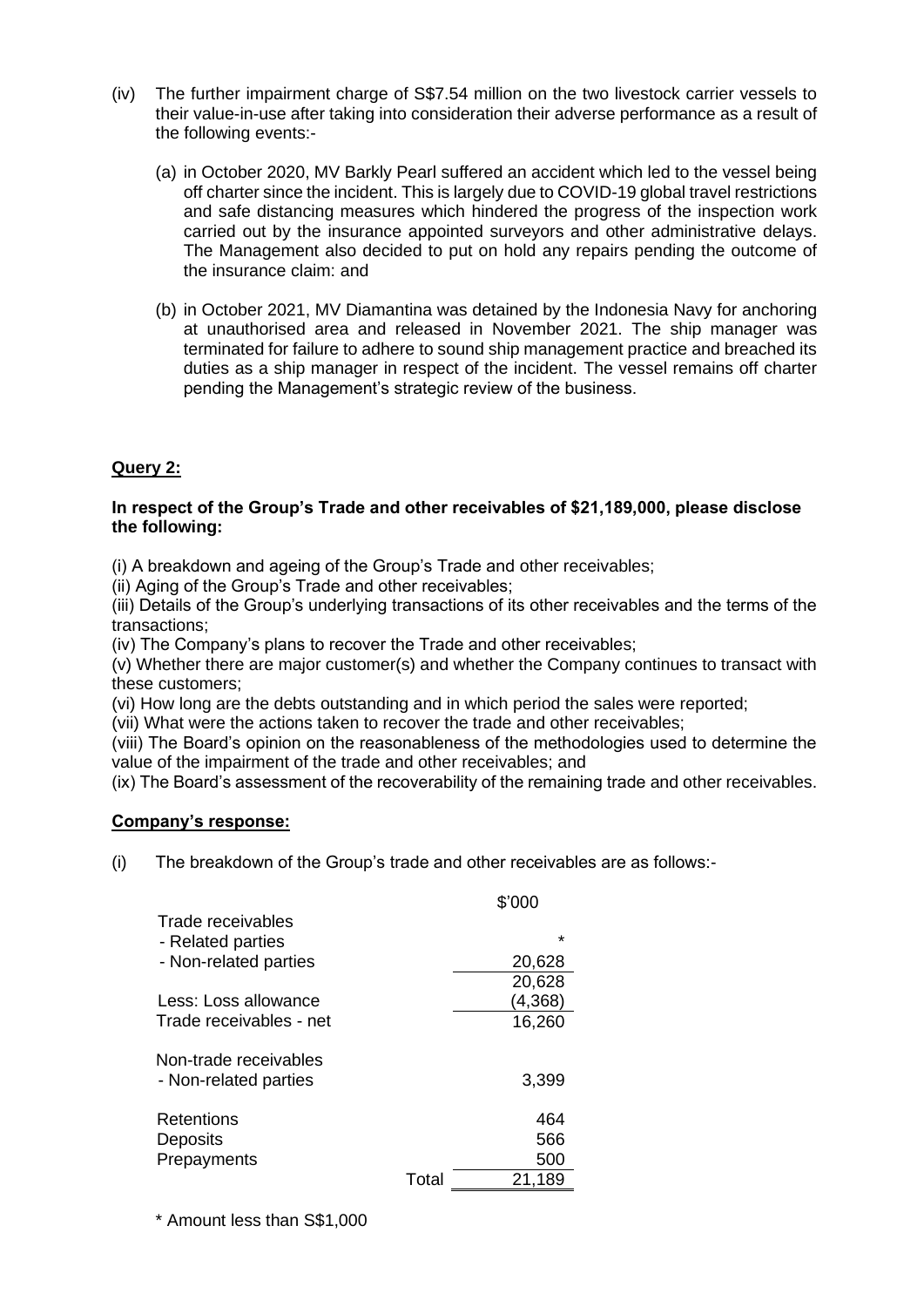(ii) The Group's trade receivable aging as at 31 December 2021 is as follows:

|                                                              | Not past<br>due nor<br>impaired | Past due<br>$0$ to $30$<br>days | Past due<br>31 to 180<br>days | Past due<br>181 to 365<br>days | More than<br>one year | Total    |
|--------------------------------------------------------------|---------------------------------|---------------------------------|-------------------------------|--------------------------------|-----------------------|----------|
|                                                              | \$'000                          | \$'000                          | \$'000                        | \$'000                         | \$'000                | \$'000   |
| Expected loss rate                                           | 0%                              | $0\%$                           | $0\%$                         | 0%                             | 67%                   |          |
| Trade receivables                                            | 2,903                           | 4,265                           | 5,553                         | 1,407                          | 6,500                 | 20,628   |
| Loss allowance                                               | ۰                               | ۰                               |                               | ۰                              | (4,368)               | (4, 368) |
| Financial Year in<br>which respective<br>sales were reported | 2021                            | 2021                            | 2021                          | 2021                           | 2018 to<br>2020       |          |

(iii) Non-trade receivables from non-related party are recoverable from foreign workers related expenses, workmen compensation and insurance related matters, project related advances, and an unbilled receivable relating to the novation arrangement for the sale of a set of tug and barge to a new buyer.

Retentions is a percentage of payment help back by certain customers to act as warranty that the project works will be completed and that defects which may subsequently develop are remedied. Customers will release their payment to the Group once the warranty period expires which is typically 12 – 24 months upon completion.

Deposits are related to deposits paid to landlords for the lease of office building, yard facilities, workers dormitories and container office. Rental deposit will be refunded at the end of the respective lease period or set-off against the last rental payment.

Prepayments are expenditure paid for in one accounting period, but for which the underlying asset will not be consumed until a future period. When the asset is eventually consumed, it is charged to expense.

- (iv) Please see Company's response to subsection (vii) below.
- (v) The Company notes that trade receivables are a typical circumstance of trade relationships and integral part of any company's cash management strategy, and continues to carry on trade with customers (which include major companies) who owe trade receivables to the Group.
- (vi) Please see the Company's response to subsection (ii) above.
- (vii) The Group has taken active steps to collect outstanding debts, including following up closely with all trade debtors via phone calls, reminder emails and letters as well as visiting their offices to expedite collection. If necessary, legal proceedings will be taken to pursue the receivables.

The Group carries out impairment loss testing on its trade receivables on a quarterly basis. As and when trade receivables are deemed uncollectable, the Company will make the necessary impairment loss provisions.

(viii) The Board is of the view that the methodologies used to determine the value of the impairment of the trade and other receivables is reasonable. The Board's view is based on (i) Management's assessment of recovery based on historical billings and receipts, (ii) continuing business transactions with counterparties owing trade receivables, and (iii) general outlook of the shipping industry. The Company will make necessary provisions as and when required through its monthly impairment loss testing process.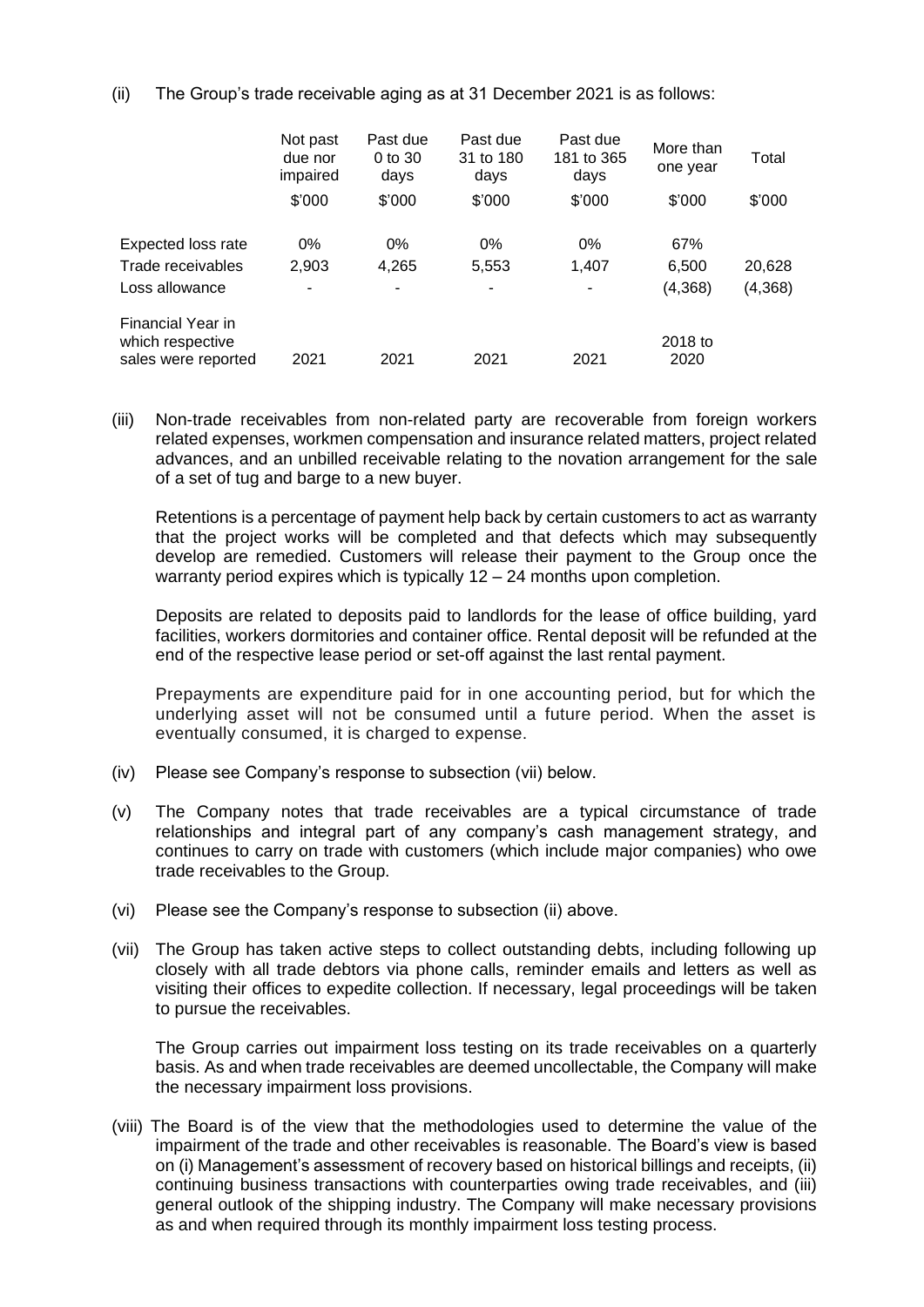(ix) Based on the impairment loss testing done by the Company which was provided as an update to the Board by management on a quarterly basis, the Board is of the view that the trade receivables stated in the Financial Statements presently remains collectable.

### **Query 3:**

Please disclose a breakdown of the Group's Trade and other payables of \$33,120,000 as at 31 December 2021:

#### **Company's response:**

The breakdown of the Group's trade and other payables are as follows:-

|                                     | \$'000 |
|-------------------------------------|--------|
| Trade payables<br>- Related parties | 22     |
| - Non-related parties               | 11,780 |
|                                     | 11,802 |
| Non-trade payables                  |        |
| - Related party                     | 500    |
| - Non-related parties               | 11,605 |
|                                     | 12,105 |
|                                     |        |
| Accruals for operating expenses     | 7,728  |
| Accruals for project expenses       | 1,485  |
|                                     | 9,213  |
|                                     |        |
|                                     | 33.120 |

## **Query 4:**

Please disclose a breakdown of Borrowings amounting to \$18,625,000 as at 31 December 2021:

#### **Company's response:**

The breakdown of the Borrowings is as follows:-

|                                                   | S\$'000 | S\$'000 |
|---------------------------------------------------|---------|---------|
| <b>Bank borrowings</b>                            |         |         |
| Short term / revolving working capital line<br>н. | 9,060   |         |
| - Term loan (current)                             | 5,529   | 14,589  |
| <b>Bank overdrafts</b>                            |         | 2,392   |
| <b>Bills payable</b>                              |         | 738     |
| Lease liabilities                                 |         | 905     |
|                                                   |         | 18,624  |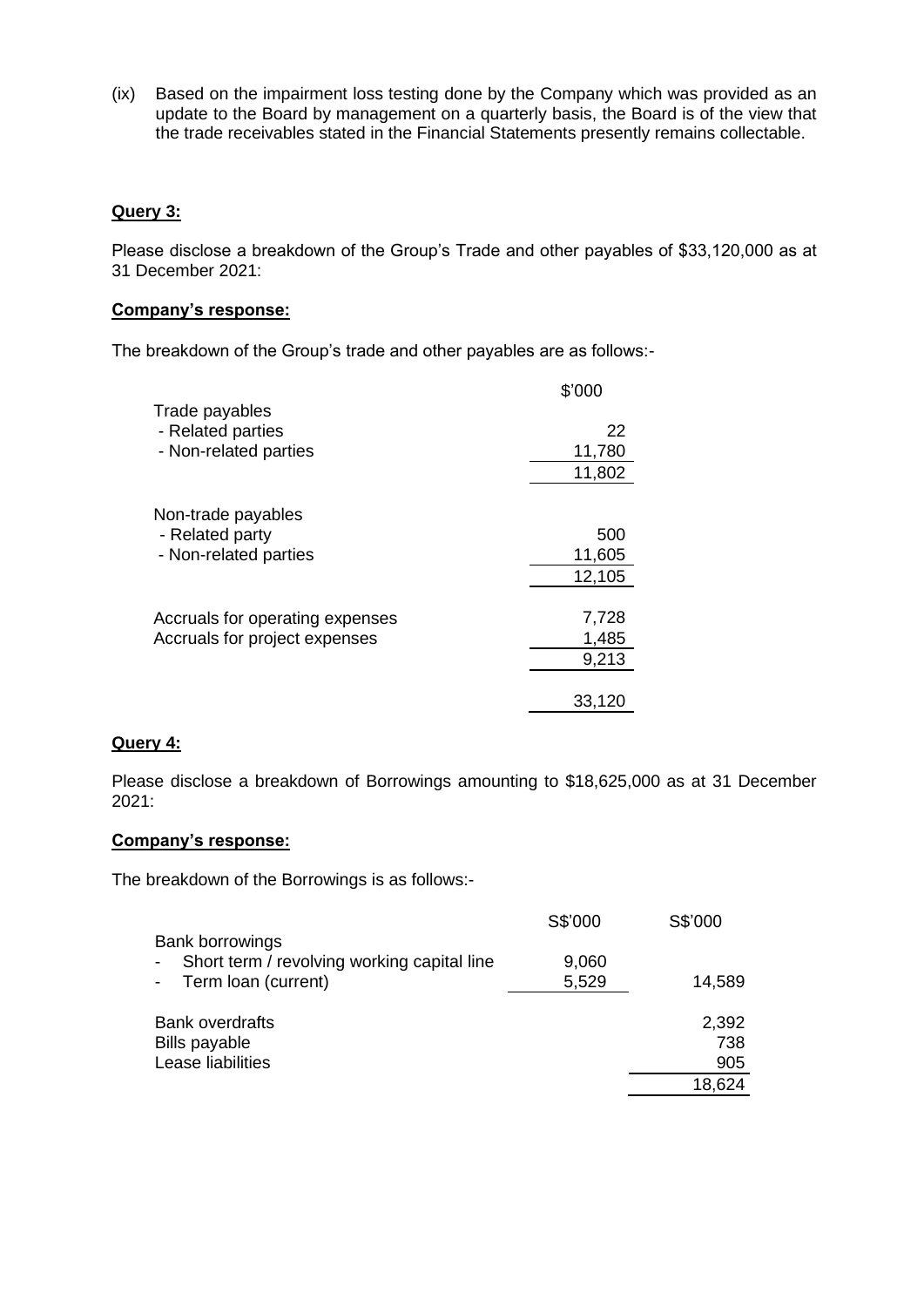# **Query 5:**

Given the Group's total liabilities of \$60,592,000 including current liabilities of \$53,335,000, and cash and cash equivalents of only \$4,652,000 and noting that the Group incurred losses of \$16,803,000, please disclose the Board's assessment whether the Company's current assets are adequate to meet the Company's short-term liabilities of \$53,335,000, including its bases of assessment; and how the Company intends to fulfil its significant payment obligations in the next 12 months. Where the Company has worked out debt repayment plans to fulfil its debt obligations, please disclose if the Company is on track to fulfilling these obligations.

## **Company's response:**

The Group's ability to meet its debt obligations as well as current liabilities should be assessed in totality with its total assets. The Group's net tangible asset value remains positive at S\$18.8 as at 31 December 2021. In addition, the Group also notes that a large contributory factor towards the losses of \$16,803,000 is of a non-cash nature, i.e. the impairment charges. The Group remains profitable at gross profit level, returning a gross profit of S\$6,414,000. In addition, the Group generated net cash from its operating activities amounting to S\$3,893,000.

The Management is confident that the Group is able to fulfil its current liabilities obligation based on the following:-

- (a) the Group is able to generate positive operating cash flows from its CP's and IE's secured orders (which includes recurring orders and uncompleted performance obligations carried forward from financial year 2021) amounting to an aggregate of \$36.3 million;
- (b) the Group has working capital facilities such as overdrafts, revolving short term loan, receivable factoring and short term trade finance with banks and financial institutions to support the revolving and recurring nature of working capital and acts as a bridging function for suppliers and customers payment cycles.
- (c) historically, the Group has generated positive cashflow from its operating activities to repay term loan and lease obligations. In addition, over the past seven (7) years, the Group has fulfilled its financing and repayment obligations, including the repayment of a substantial amount of loan principal;
- (d) The Management is pro-actively seeking financing or monetisation opportunities for the 32.8 hectare waterfront yard in Batam, Indonesia as well as the livestock carriers (as part of the Company's strategic review of the livestock carrier business) to substantially alleviate the mismatch between current liabilities and non-current assets and converting current liabilities to non-current liabilities.
- (e) the Group is confident of obtaining continuing support for credit extension terms from long-term relationship business associates; and
- (f) the force sale value of the non-current assets (in particular the 32.8 hectare waterfront yard; and two livestock carriers is, in the view of Management, adequate to repay the net current liabilities. The Management's view is based on the most recent market valuation report on the yard (with indicative force sale value) conducted by an independent valuer as well as vessel scrap value.

The Board is of the opinion that, after taking into consideration the Group's existing cash and cash equivalents, available bank facilities, existing banking relationships and other possible financing options as well as the Group's existing assets, the Group is able to meet its shortterm obligations as and when they fall due. In addition, the Board also notes the positive cash generation from the Group's IE and CP divisions which plays an important role in the Group's cash management cycle.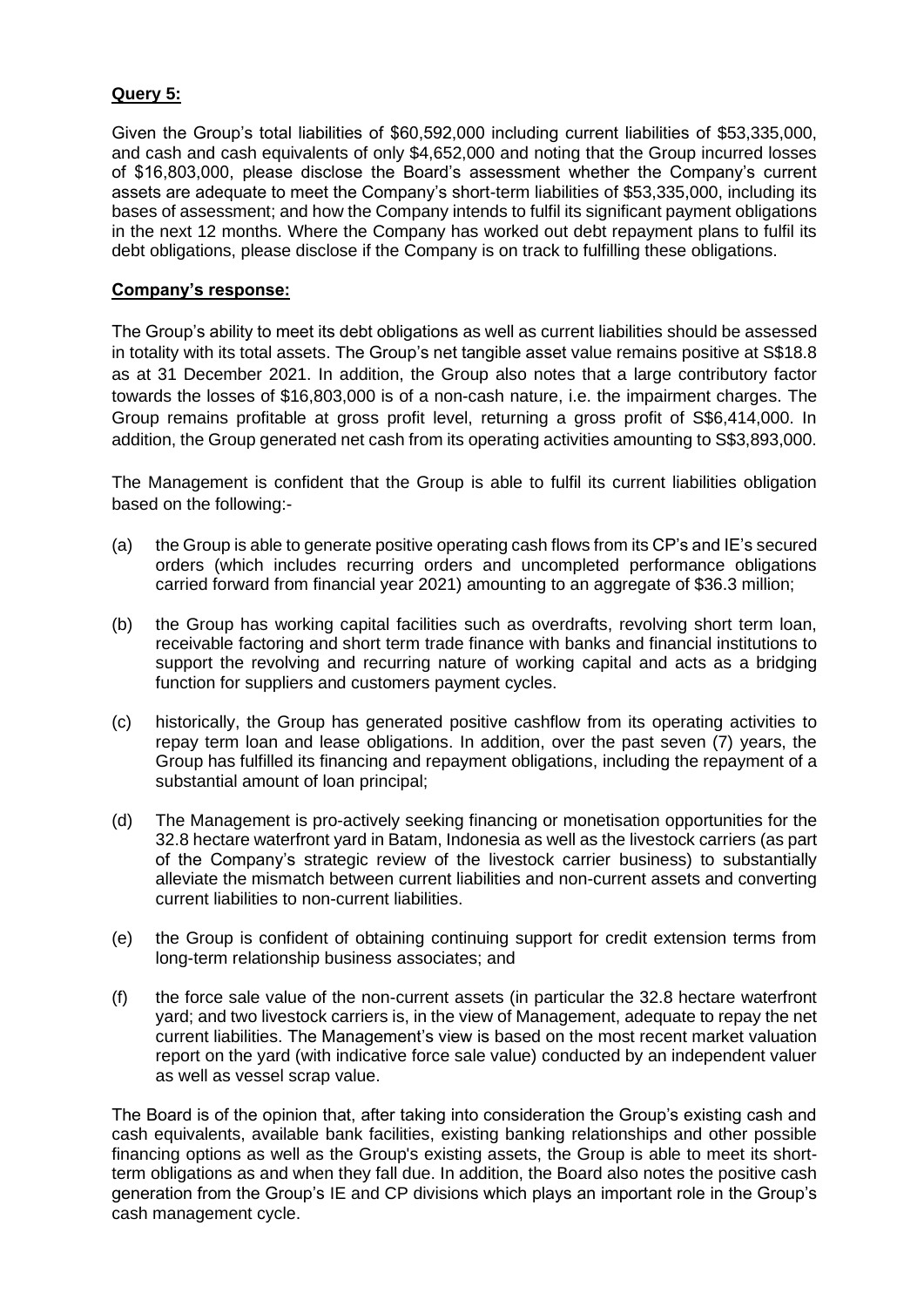# **Query 6:**

As at 31 December 2021, the Group has total borrowings of S\$25,247,000 with cash and cash equivalents of \$7,044,000. Please disclose the pro-active actions which management plans to take to ensure that the Group's financial position remains strong.

- (i) Please assess the Company's ability to operate as a going concern.
- (ii) Please assess the Company's ability to meet its debt covenants (if any).
- (iii) Please assess the Company' ability to meet its short-term obligations when they fall due.

#### **Company's response:**

- (i) The Management have considered the operations of the Group as a going concern and the financial statements of the Group were prepared on a going concern basis as the Group will be able to meet its obligations because of the following:
	- (a) except for the livestock carrier business which has been adversely affected by unforeseen external events, the IE and CP divisions have generated positive contributions in FY2021 with stable ongoing orders, of which the majority are recurring in nature. In addition, the Group has received an increased number of enquiries for new projects that can potentially be added to the order book;
	- (b) the Group is able to generate positive operating cash flows from its secured orders (which includes recurring orders and uncompleted performance obligations carried forward from financial year 2021) amounting to an aggregate of \$36.3 million;
	- (c) historically, the Group has generated positive cashflow from its operating activities to repay term loan and lease obligations. In addition, over the past seven (7) years, the Group has fulfilled its financing and repayment obligations, including the repayment of a substantial amount of loan principal;
	- (d) the Group is pro-actively seeking financing or monetisation opportunities for the 32.8 hectare waterfront yard in Batam, Indonesia as well as the livestock carriers (as part of the Company's strategic review of the livestock carrier business) to substantially alleviate the mismatch between current liabilities and non-current assets and converting current liabilities to non-current liabilities. The lease for the Batam yard has been fully paid in advance till 2037;
	- (e) the Group has secured new short-term working capital loan from a financial institution during the subsequent period and the loan was fully drawdown;
	- (f) the Group maintains good banking relationships and has continued support from the Group's existing bankers in providing banking, working capital lines and other trade finance facilities;
	- (g) the Group is confident of obtaining continuing support for credit extension terms from long-term relationship business associates; and
	- (h) there is an ongoing insurance claim process which is at an advance stage for recovery of accident damages caused to a livestock vessel.

Accordingly, the Management is of the view that there is no material uncertainty that may cast significant doubt on the Group's ability to continue as a going concern.

(ii) The Company has a debt covenant pertaining to minimum net tangible asset value for one of its existing loans. Whilst the Company is unable to meet the debt covenant, it has obtained a waiver of this covenant from the relevant bank. In any event, the